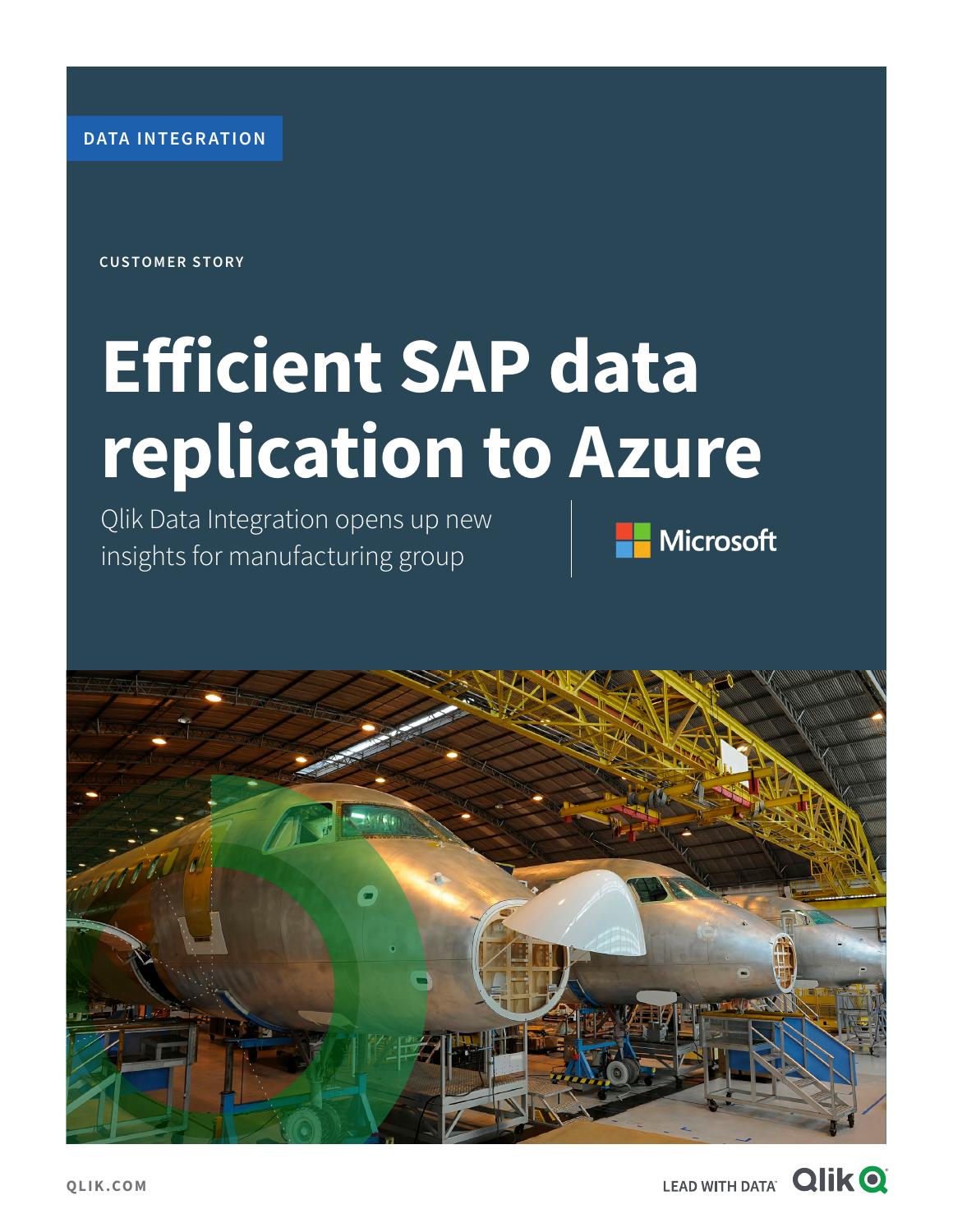### **CUSTOMER STORY**



"As we are rolling into this cloud environment using Qlik Data Integration, it's all about the ability to use data to drive change though our organization and Qlik gives us the tools to do that."

David Hufnagle, Manager of Enterprise Data and Analytics, Greene Tweed

## **Need for more efficient data access**

Speedy access to real-time data is a necessary requirement for efficient data analysis and that was the aim of manufacturing company Greene Tweed.

For more than 150 years, Greene Tweed has developed materials and engineered high-performance solutions for critical applications in the automotive, aerospace, energy, semiconductor, oil and gas, life sciences, defense and other industries. Headquartered in Lansdale, Pennsylvania and active across the world, its products include O-rings, gaskets, other sealing products, coatings and connectors that are designed to cope with extreme temperature and are used in 90% of commercial aircraft.

Greene Tweed has been using SAP for more than 20 years and the data it holds is critical to running the whole organization. However, different extraction methods used for business reporting were slow, increased system overhead and delivered inconsistent data. As a result, future data-driven initiatives such as AI-enabled operations, efficiency drives and predictive analytics projects looked doubtful. Consequently, there was a need to standardize data and find extraction methods that ensured data was always accurate, consistent and trustworthy.

"SAP is our single source of truth on almost everything and we only have one instance that runs our environment worldwide. Every time we reach into SAP and pull data we are putting stress on the system," says David Hufnagle, Manager of Enterprise Data and Analytics, Greene Tweed.

#### **Solution Overview**

**Customer Name**  Greene Tweed **Industry**  Manufacturing

**Geography**  Lansdale, PA, USA

**Function**  Finance, Marketing, Sales, Supply Chain Management

#### **Business Value Driver**

Balanced Risk/Reward, New Business Opportunities, Reimagined Processes

#### **Challenges**

- Achieve faster access to vital corporate data
- Become a data-driven company by 2030
- Increase revenue and drive down cost

#### **Solution**

Expedited data availability with Qlik Data Integration, replicating from SAP to Microsoft Azure Synapse for cloud computing.

#### **Results**

- Reduces app development times by 65% to 70%
- Replicates more than 100 tables with 771,000,000 records of real-time data with just 2.5 minutes latency
- Provides a foundation for future growth and development plans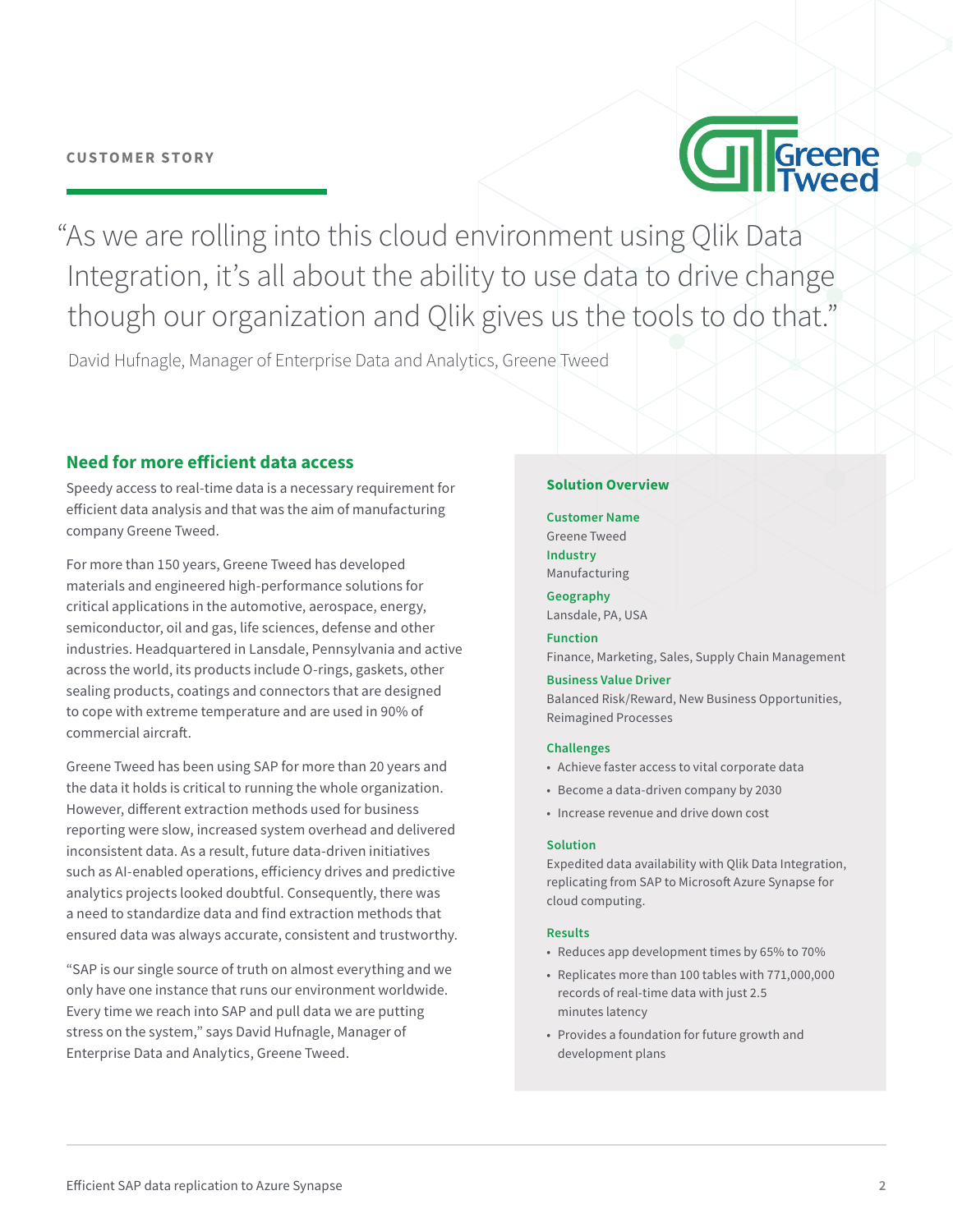# **Quick delivery of analytics-ready data**

Greene Tweed decided to move to a cloud structure and after considering various options, it chose Microsoft Azure with Synapse analytics services. Working with Microsoft partner Quisitive and the Microsoft team, the new data platform was stood up in only 30 days.

Having used Qlik analytics solutions since 2016, the company decided that Qlik Data Integration (QDI) was the best way to replicate data from SAP to Azure. The QDI platform uses Change Data Capture (CDC) to efficiently analyze source systems like SAP to identify any new changes in the data, then capture only the changes, conform the data and deliver it to target cloud systems like Azure Synapse. This CDC functionality delivers analytics-ready data from a wide range of sources to data warehouses and lakes, streaming and cloud platforms.

"The big benefit of QDI was the ability to pull data not just from transparent tables in SAP but also from other entities like cluster tables which are really hard to extract out of SAP," says Hufnagle. "The fact that QDI had the dynamic drive overlay (DDO) and the metadata available to navigate those objects was a big plus."

# **Low latency for huge data volumes**

Utilizing CDC automation, change data is pulled from SAP to Azure Synapse, then every hour it is loaded into Greene Tweed's Enterprise Data Warehouse (EDW) environment.

Seventy-seven million records in more than 100 tables are replicated using QDI and the longest replication latency is 2.5 minutes.

"The biggest advantage we have seen so far is the times to develop analytics on the data from SAP have been cut by 65% to 70% because we do not have to write extracts anymore," says Hufnagle. "We don't have to write a logical layer because we have already incorporated that. It's just a matter of going and grabbing the data. We're quicker at getting things done because using data extracts from the cloud is faster than from SAP.

"As we are rolling into this cloud environment using Qlik Data Integration, it's all about the ability to use data to drive change though our organization. Qlik and Azure Synapse give us the tools to do that."



"The biggest advantage we have seen so far is the times to develop analytics on the data from SAP have been cut by 65% to 70% because we do not have to write extracts anymore."

David Hufnagle, Manager of Enterprise Data and Analytics, Greene Tweed